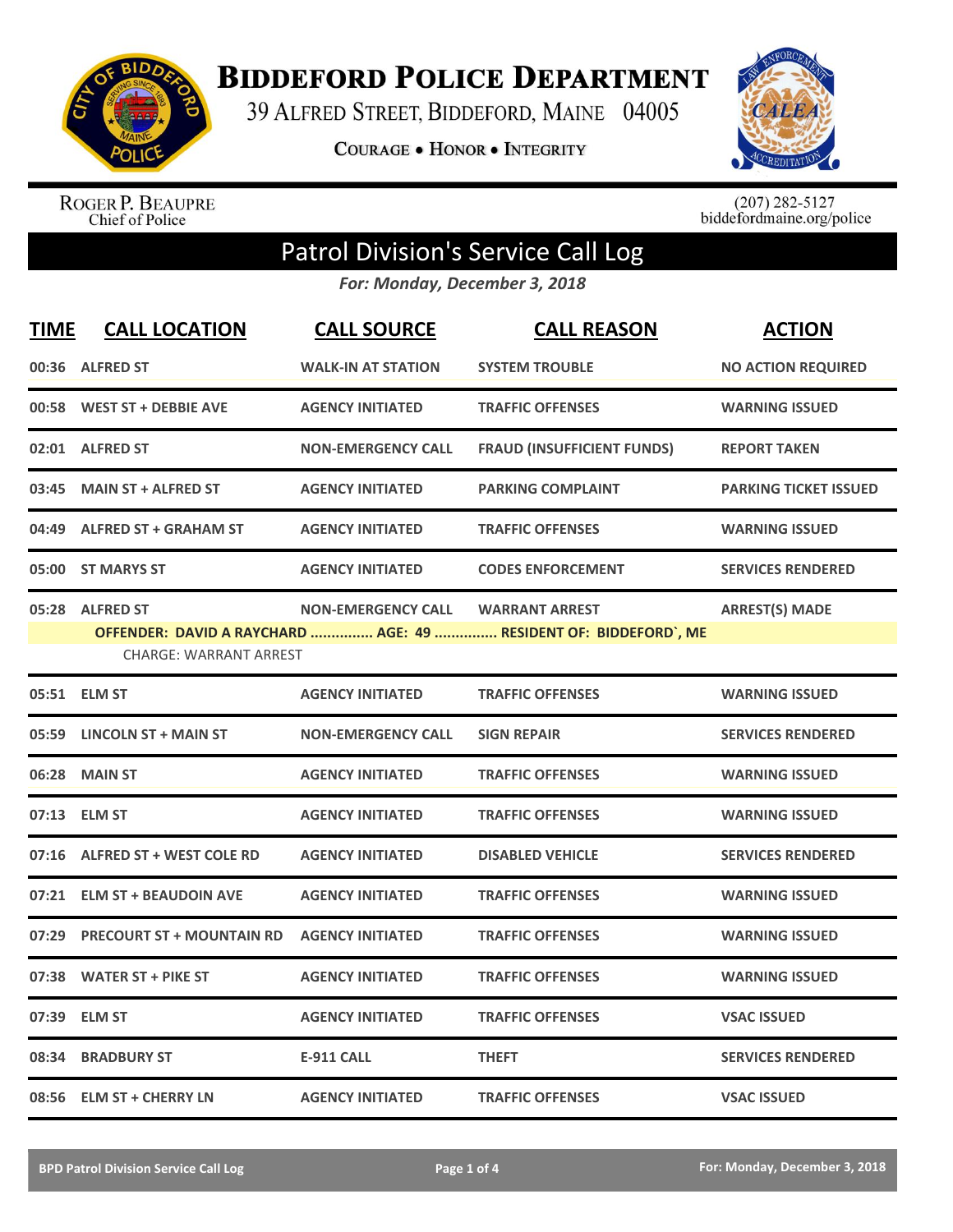| <b>TIME</b> | <b>CALL LOCATION</b>           | <b>CALL SOURCE</b>        | <b>CALL REASON</b>                 | <b>ACTION</b>             |
|-------------|--------------------------------|---------------------------|------------------------------------|---------------------------|
|             | 09:10 GOLDEN AVE               | <b>NON-EMERGENCY CALL</b> | <b>TRESPASSING</b>                 | <b>SERVICES RENDERED</b>  |
|             | 09:11 WESTFIELD ST             | <b>NON-EMERGENCY CALL</b> | <b>CIVIL COMPLAINT</b>             | <b>CIVIL COMPLAINT</b>    |
|             | 09:14 ALFRED ST + WEST COLE RD | <b>AGENCY INITIATED</b>   | <b>TRAFFIC OFFENSES</b>            | <b>WARNING ISSUED</b>     |
|             | 09:21 ALFRED ST                | <b>AGENCY INITIATED</b>   | <b>TRAFFIC OFFENSES</b>            | <b>VSAC ISSUED</b>        |
|             | 09:36 BARRA RD                 | <b>AGENCY INITIATED</b>   | <b>TRAFFIC OFFENSES</b>            | <b>VSAC ISSUED</b>        |
|             | 09:52 ALFRED ST                | <b>NON-EMERGENCY CALL</b> | <b>COURT ORDERED CHECK IN</b>      | <b>NO ACTION REQUIRED</b> |
|             | 09:56 HILL ST                  | <b>AGENCY INITIATED</b>   | <b>TRAFFIC OFFENSES</b>            | <b>WARNING ISSUED</b>     |
|             | 10:06 HILL ST                  | <b>AGENCY INITIATED</b>   | <b>TRAFFIC OFFENSES</b>            | <b>WARNING ISSUED</b>     |
|             | 10:08 ALFRED ST                | <b>WALK-IN AT STATION</b> | <b>VIOL PROTECTION FROM HARASS</b> | <b>REPORT TAKEN</b>       |
|             | 10:13 ELM ST                   | <b>AGENCY INITIATED</b>   | <b>TRAFFIC OFFENSES</b>            | <b>VSAC ISSUED</b>        |
|             | 10:18 HILL ST                  | <b>NON-EMERGENCY CALL</b> | <b>JUVENILE OFFENSES</b>           | <b>SERVICES RENDERED</b>  |
|             | 10:57 HILLS BEACH RD           | <b>NON-EMERGENCY CALL</b> | <b>CRIM THREAT / TERRORIZING</b>   | <b>SERVICES RENDERED</b>  |
|             | 12:07 BIRCH ST                 | <b>NON-EMERGENCY CALL</b> | <b>DOMESTIC COMPLAINTS</b>         | <b>REPORT TAKEN</b>       |
| 12:24       | <b>ALFRED ST</b>               | <b>WALK-IN AT STATION</b> | <b>COURT ORDERED CHECK IN</b>      | <b>NO VIOLATION</b>       |
|             | 12:47 SKY HARBOR DR            | <b>NON-EMERGENCY CALL</b> | <b>HARASSMENT</b>                  | <b>REPORT TAKEN</b>       |
|             | 13:10 ELM ST                   | <b>AGENCY INITIATED</b>   | <b>TRAFFIC OFFENSES</b>            | <b>VSAC ISSUED</b>        |
|             | 13:21 ALFRED ST + ROBERTS ST   | <b>AGENCY INITIATED</b>   | <b>TRAFFIC OFFENSES</b>            | <b>WARNING ISSUED</b>     |
|             | 13:29 ALFRED ST + ROBERTS ST   | <b>AGENCY INITIATED</b>   | <b>TRAFFIC OFFENSES</b>            | <b>WARNING ISSUED</b>     |
|             | 13:34 GREEN ST                 | <b>NON-EMERGENCY CALL</b> | <b>ANIMAL COMPLAINT</b>            | <b>SERVICES RENDERED</b>  |
|             | 13:40 HILL ST + PENNY AVE      | <b>AGENCY INITIATED</b>   | <b>TRAFFIC OFFENSES</b>            | <b>WARNING ISSUED</b>     |
|             | 13:41 PRECOURT ST + ELM ST     | <b>AGENCY INITIATED</b>   | <b>TRAFFIC OFFENSES</b>            | <b>WARNING ISSUED</b>     |
|             | <b>13:48 HILL ST</b>           | <b>AGENCY INITIATED</b>   | <b>TRAFFIC OFFENSES</b>            | <b>VSAC ISSUED</b>        |
|             | 13:48 RAYMOND ST               | <b>WALK-IN AT STATION</b> | <b>PAPERWORK</b>                   | <b>SERVICES RENDERED</b>  |
|             | 13:49 ALFRED ST                | <b>WALK-IN AT STATION</b> | <b>PAPERWORK</b>                   | <b>SERVICES RENDERED</b>  |
|             | 13:55 GODBOUT WAY              | <b>WALK-IN AT STATION</b> | <b>ARTICLES LOST/FOUND</b>         | <b>REPORT TAKEN</b>       |
|             | 14:05 WEST ST + PROSPECT ST    | <b>AGENCY INITIATED</b>   | <b>TRAFFIC OFFENSES</b>            | <b>WARNING ISSUED</b>     |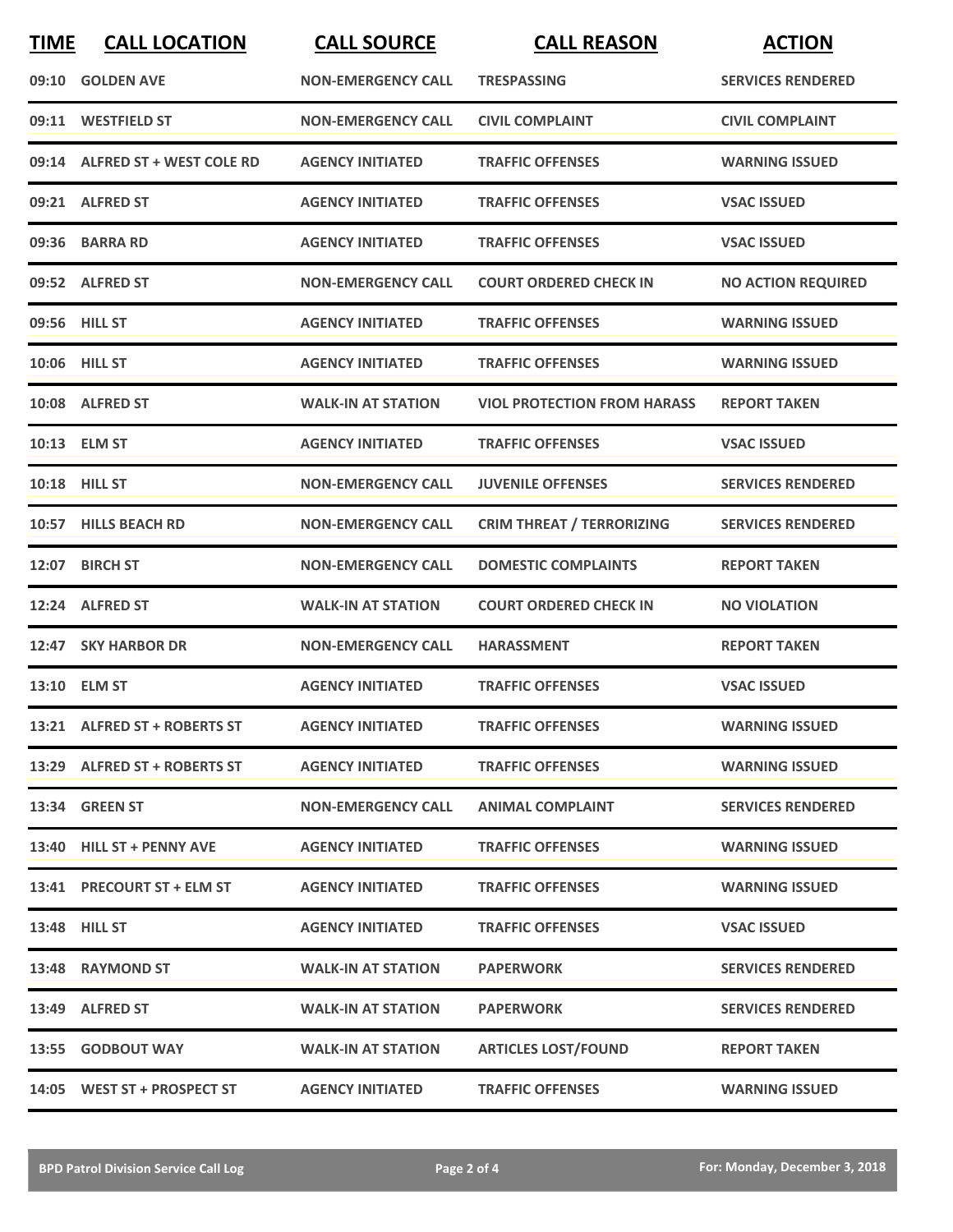| <b>TIME</b> | <b>CALL LOCATION</b>                   | <b>CALL SOURCE</b>        | <b>CALL REASON</b>                                                       | <b>ACTION</b>             |
|-------------|----------------------------------------|---------------------------|--------------------------------------------------------------------------|---------------------------|
|             | 14:09 ALFRED ST                        | <b>AGENCY INITIATED</b>   | <b>ANIMAL COMPLAINT</b>                                                  | <b>NO ACTION REQUIRED</b> |
|             | 14:18 HILL ST + PENNY AVE              | <b>AGENCY INITIATED</b>   | <b>TRAFFIC OFFENSES</b>                                                  | <b>WARNING ISSUED</b>     |
|             | 14:18 ALFRED ST                        | <b>WALK-IN AT STATION</b> | <b>COURT ORDERED CHECK IN</b>                                            | <b>SERVICES RENDERED</b>  |
|             | 14:21 MAY ST + HARVARD ST              | <b>AGENCY INITIATED</b>   | <b>TRAFFIC OFFENSES</b>                                                  | <b>WARNING ISSUED</b>     |
|             | 14:24 ELM ST                           | <b>NON-EMERGENCY CALL</b> | <b>SUSPICION</b>                                                         | <b>REPORT TAKEN</b>       |
|             | 14:25 WEST ST + HILL ST                | <b>AGENCY INITIATED</b>   | <b>ZONE SCHOOL SIGN</b>                                                  | <b>SERVICES RENDERED</b>  |
| 14:34       | <b>MAPLEWOOD AVE</b>                   | <b>NON-EMERGENCY CALL</b> | <b>SUSPICION</b>                                                         | <b>REPORT TAKEN</b>       |
|             | 14:40 SOUTH ST                         | <b>AGENCY INITIATED</b>   | <b>TRAFFIC OFFENSES</b>                                                  | <b>WARNING ISSUED</b>     |
|             | 14:49 SOUTH ST + HAYFIELD RD           | <b>AGENCY INITIATED</b>   | <b>TRAFFIC OFFENSES</b>                                                  | <b>WARNING ISSUED</b>     |
|             | 14:58 SOUTH ST + FOX HOLLOW DR         | <b>AGENCY INITIATED</b>   | <b>TRAFFIC OFFENSES</b>                                                  | <b>WARNING ISSUED</b>     |
|             | 15:27 ELM ST                           | <b>AGENCY INITIATED</b>   | <b>PRO-ACTIVE DV RESPONSE TEAM</b>                                       | <b>NO VIOLATION</b>       |
|             | 15:29 LANDRY ST                        | <b>NON-EMERGENCY CALL</b> | <b>BURGLARY OF A MOTOR VEHICLE</b>                                       | <b>REPORT TAKEN</b>       |
|             | 15:30 ALFRED ST                        | <b>WALK-IN AT STATION</b> | <b>PAPERWORK</b>                                                         | <b>SERVICES RENDERED</b>  |
|             | 15:37 FRANKLIN ST                      | <b>AGENCY INITIATED</b>   | <b>VIOL OF BAIL CONDITIONS</b>                                           | <b>CITATION ISSUED</b>    |
|             | CHARGE: VIOLATING CONDITION OF RELEASE |                           | OFFENDER: MICHAEL DAVID BISSONNETTE  AGE: 53  RESIDENT OF: BIDDEFORD, ME |                           |
|             | <b>15:38 WENTWORTH ST</b>              | <b>AGENCY INITIATED</b>   | <b>PRO-ACTIVE DV RESPONSE TEAM</b>                                       | <b>NO VIOLATION</b>       |
|             | 15:41 GOVE ST                          | <b>AGENCY INITIATED</b>   | <b>PRO-ACTIVE DV RESPONSE TEAM</b>                                       | <b>NEGATIVE CONTACT</b>   |
|             | 15:42 RIVER RD                         | <b>NON-EMERGENCY CALL</b> | <b>DISABLED VEHICLE</b>                                                  | <b>SERVICES RENDERED</b>  |
|             | 15:46 GREEN ST                         | E-911 CALL                | 911 MISUSE                                                               | <b>SERVICES RENDERED</b>  |
|             | 15:46 SOUTH ST                         | <b>AGENCY INITIATED</b>   | <b>TRAFFIC OFFENSES</b>                                                  | <b>WARNING ISSUED</b>     |
|             | <b>15:46 MAIN ST</b>                   | <b>NON-EMERGENCY CALL</b> | <b>THEFT</b>                                                             | <b>REPORT TAKEN</b>       |
|             | 15:57 FOX HOLLOW DR + SOUTH ST         | <b>AGENCY INITIATED</b>   | <b>TRAFFIC OFFENSES</b>                                                  | <b>VSAC ISSUED</b>        |
|             | 16:17 SOUTH ST                         | <b>AGENCY INITIATED</b>   | <b>TRAFFIC OFFENSES</b>                                                  | <b>WARNING ISSUED</b>     |
|             | 16:28 ALFRED ST                        | <b>WALK-IN AT STATION</b> | <b>COURT ORDERED CHECK IN</b>                                            | <b>SERVICES RENDERED</b>  |
|             | 16:36 ALFRED ST                        | <b>WALK-IN AT STATION</b> | <b>PAPERWORK</b>                                                         | <b>SERVICES RENDERED</b>  |
|             | 16:43 WEST ST                          | <b>WALK-IN AT STATION</b> | <b>CIVIL COMPLAINT</b>                                                   | <b>CIVIL COMPLAINT</b>    |